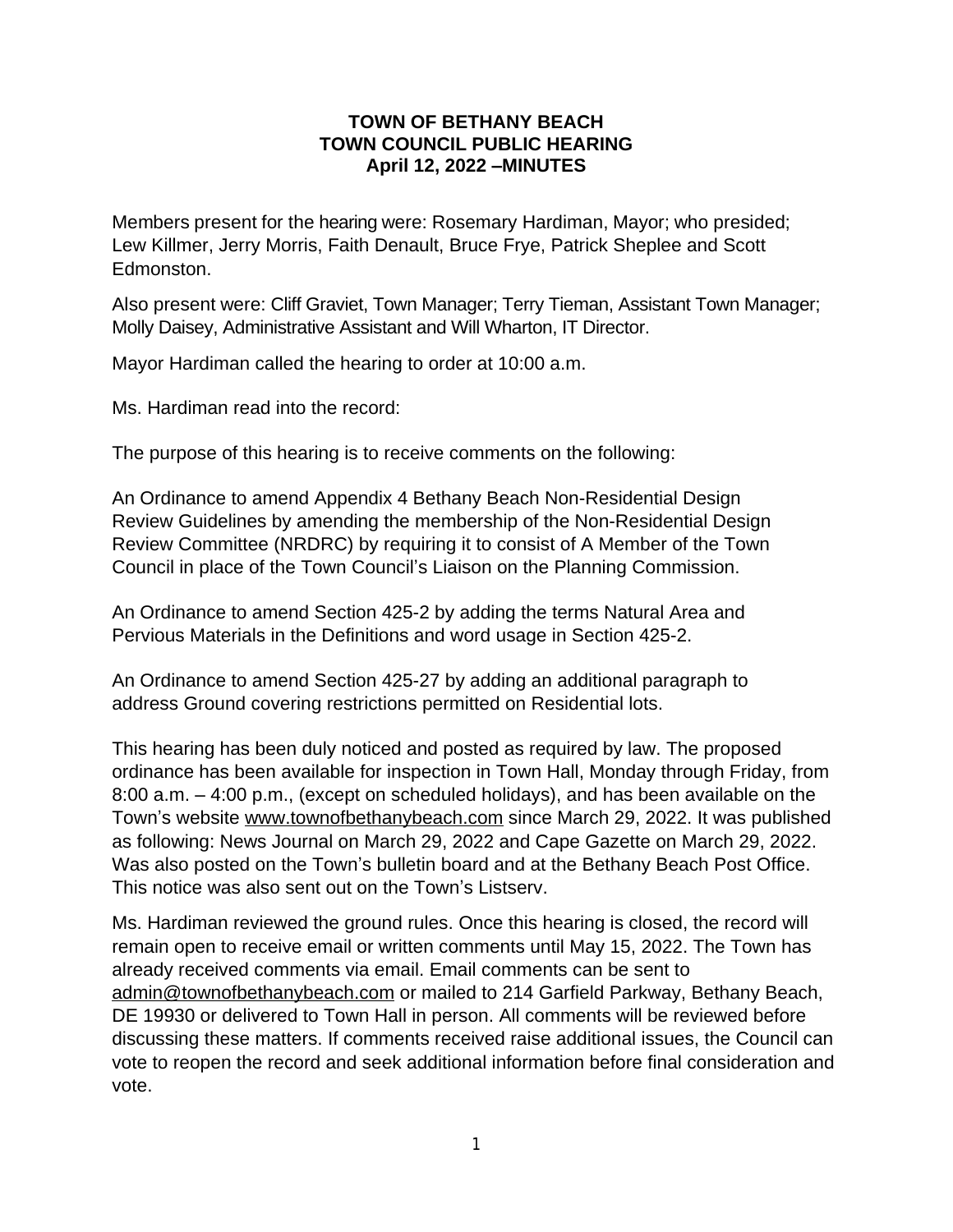Mr. Edmonston stated that regarding Appendix 4 it requires the Council liaison for the Planning and Zoning Commission also be a member of the Non Residential Design Review Committee (NRDRC). What that currently would mean is that Mr. Killmer would have to step down from the NRDRC and Mr. Edmonston would take his place. It became obvious that it was not necessary to have the liaison sit on the NRDRC. The Chair of the Planning and Zoning Committee and the Building Inspector currently sit on both the Committee and the Commission. This would provide flexibility by allowing any member of the Town Council to sit on the NRDRC, not just the Commission liaison.

Mr. Edmontson stated that Section 425-2 would be adding definition that is used in Section 425-27. The Planning and Zoning Commission has been updating the Comprehensive Plan. In doing so, there is currently no restriction on the amount of an area that can be paved on a residential lot. For example, a resident can pave the entire lot. This change would require a percentage of residential lots be a 'natural area'. And to restrict the amount of impervious pavement. It would require that the paved area would need to be pervious material. However, any residents that have a impervious surfaces on their lot would be 'grandfathered in'. If this is to be replaced by more than 50% it would need to be replaced with pervious material. This would ensure future paving would be sustainable. This is intended to improve how much run off is coming off of residential lots.

## Ms. Hardiman then called on those who had signed up to provide comments.

Mary Louise Embrey, 413 Bethany Drive, was recognized. She is representing the BBLA (Bethany Beach Landowners Association) today. She read the following into the record, "The BBLA is in support of the Town's efforts to reduce the impervious surfaces throughout Bethany Beach. Revising appropriate sections of the Town Ordinances will have a positive effect on alleviating seasonal or storm-based flooding. These Town actions indicate purposeful steps in addressing Bethany's flooding issues and sets in motion further steps such as a possible bladder dam. Attached is a marked-up copy of the proposed ordinance, which was prepared by BBLA's Environmental/Flood Committee Chair, Chip Smith. It provides suggested clarifications of the ordinance language. BBLA would like your consideration of the requested changes. BBLA appreciates the work of the Planning and Zoning Commission on this important issue and the Town's productive actions."

Chip Smith, 428 Wiegand Lane, was recognized. His street suffers flooding due to impervious surfaces. He referenced the suggested edits that were sent to the Town along with the letter from the BBLA. The BBLA 100% supports this. He is very happy to see the Town moving forward with this. He suggests there be some changes (different types of natural areas) so they residents don't abuse this intent. Not all natural areas are pervious. He agrees with requiring percentages, most residential lots are pretty small, so estimating percentages shouldn't be that difficult. He also feels that concrete pavers, which would no longer permitted on residential lots should be added. Under